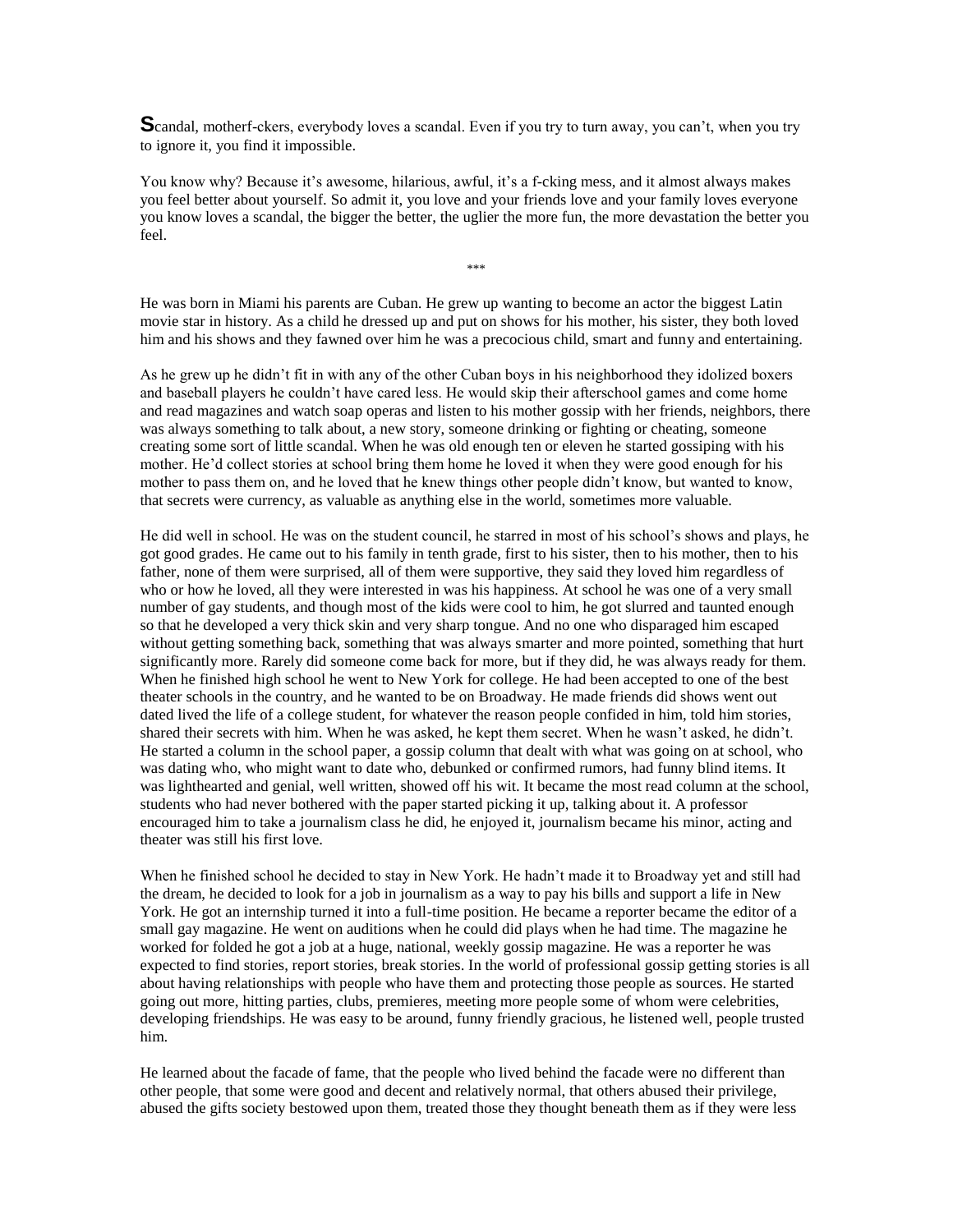than human. Stories started coming. He always made sure what he wrote was accurate, that his sources were valid. Many of the stories were harmless, sometimes he passed on stories about people he liked, with those he didn't, as long as he knew it was true, he was merciless. Because he was young and new to the business, reporters more senior than him often took credit for his work. Sometimes he missed stories because he was working on his acting. Sometimes, because he was young and new, the stories went to other people first. He worked hard, though, and began to love his job.

A year into the job, the magazine's sales started to slow down. The market had become overcrowded there were new magazines every day, the Internet was drawing away a large portion of the magazine's audience. The magazine needed to make layoffs he was one of them he was crushed. He had been proud of his job and it was fun and it allowed him to pursue his dream. He cried when he left the office cried when he got back to his apartment cried when he called his mother, when he told his sister. He wasn't sure what he was going to do. He wanted to stay in New York he still hoped to get on Broadway, there was no way he'd be able to do it without a job to pay his bills. He didn't want to wait tables or serve coffee. He had been in New York for seven years. He decided to leave.

He went to Los Angeles. There were more opportunities for actors, for every one job in New York there were fifty in LA. He started a Web site with a gossip blog, he hoped he could generate enough interest to attract a couple advertisers, which would allow him to work on his own schedule, go to auditions, control how he lived his life. He named his site after a popular gossip column, used a variation of the numbers that also indicated a humorous, satanic intent. He looked at other blogs and tried to figure out what worked and what didn't, the better ones broke original stories and updated themselves more frequently, posting a few new pieces every hour. He started working his old contacts, making new ones, started linking to other gossip sites, letting them link to him. He didn't have an Internet connection in his new apartment, so he went to a local coffee shop that had free wireless Internet access, and worked from one of their tables.

He found an audience quickly, advertisers came because of the audience, money to pay his bills came because of the advertisers. He started devoting more time to the blog, getting to the coffee shop before it opened at 6:00 am and sitting on the ground in front of the door so he could get into the wireless network, updating more regularly, sometimes four or five times an hour. People started e-mailing him, he got more scoops, better stories, the media started to notice his site, pay attention to it, get their news from it. An evening tabloid entertainment show did a piece on him and called the site *The Most Hated in Hollywood*. The next day traffic to the site shot up, two three four times more than it had ever been, and the gossip column that he had named his site after threatened to sue him. He had never been sued, didn't want to be sued, didn't have attorneys, didn't know what to do. He was worried after getting back on his feet in LA that everything he had done was going to disappear in a mammoth judgment.

He changed the name of the site. There was a socialite he loved she had a catchy recognizable name she had been involved in a sex tape scandal, an arrest scandal, she had multiple rich famous boyfriends, her every move was documented by journalists and paparazzi. He came up with a Hispanic version of her name that was also catchy, funny, smart. He took advantage of being called *The Most Hated in Hollywood* and put it right on the front of the site, he rebranded himself as the Queen of All Media. He set up the Web addresses so that traffic was directed from the old Web address to the new one. And people kept coming. More and more every day. And the stories kept coming. More and more every day.

He started breaking many of the biggest media, gossip and entertainment stories in the country. Starlet goes to rehab he knew about it first. Actor about to leave his wife he knew about it first. Socialite switching boyfriends he knew, rock star and movie star breaking up he knew, boy band member living in the closet he knew. He had advantages over traditional magazines and TV shows in that as soon as he knew something and could verify it, he could put it up on his site immediately, there was no waiting for another issue to be printed or for the evening's broadcast. People kept coming, more and more, a million a day two million a day three million a day. He started doing TV appearances and other journalists started writing stories about him. Instead of using his real name he started using the name of his site the more it was printed and repeated the more it was recognized the more people came the more people wrote about him the better the stories he got. Celebrity has a sex tape it's about to be made public he knew, a feud between the two stars of a TV show he knew. People kept coming.